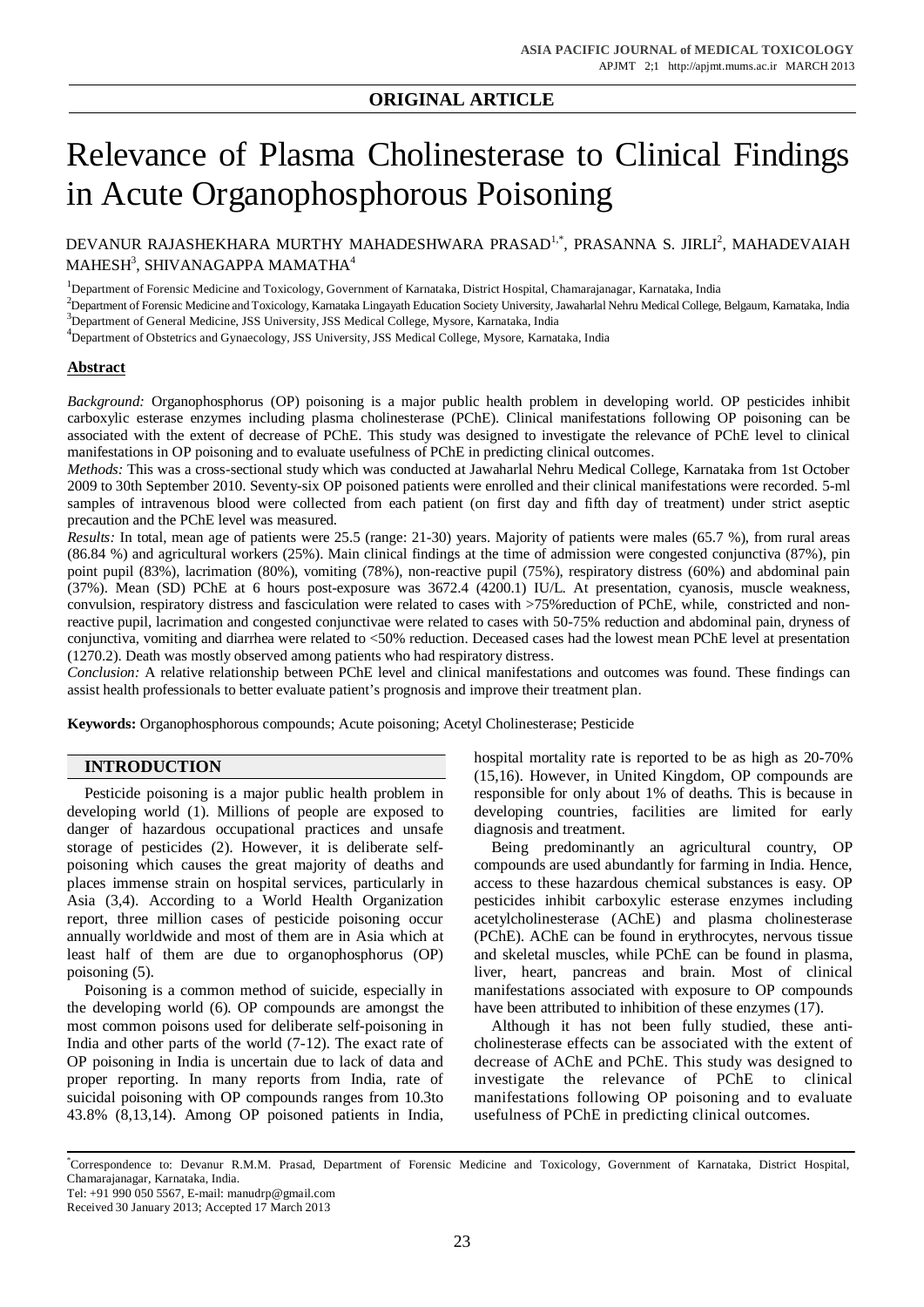### **METHODS**

This was a prospective cross-sectional study which was conducted at Dr. Prabhakar Kore Hospital and Medical Research Centre, Jawaharlal Nehru Medical College, Belgaum, Karnataka from 1st October 2009 to 30th September 2010 after taking approval from the ethical committee. 76 patients with definitive diagnosis of OP poisoning were enrolled. Exclusion criteria were liver dysfunction, malnutrition, chronic infections, hypersensitivity reaction, pregnancy, age of more than 60 years and being on some specific medications including succinyl choline, codeine and morphine.

Each patient was assessed according to severity of OP poisoning based on Proudfoot classification (Table 1) (18). Patients who had manifestations suggestive of severe poisoning were assessed and ventilatory support was administered for them if they had any of the following signs: 1) Apnea 2) Obvious hypoventilation 3) Persistent cyanosis in spite of O2 supplementation 4) Persistent tachypnea or respiratory rate >24/minute 5) Persistent SpO2 <90% with oxygen supplementation 6) Active involvement of accessory muscles of respiration.

Four 5-mL samples of intravenous blood were collected from each patient under strict aseptic precautions on first day. Also, a fifth blood sample was collected and analyzed for PChE level on the fifth day of treatment. This time (day 5th on treatment) was selected as it has been considered to be the average time required for effect of pralidoxime to eliminate respiratory distress and need for mechanical ventilation (19). The PChE level was measured using Dimension Clinical Chemistry System (E.I. Dupont De Nemours & Company Inc., Wilmington, DE, USA). The normal values of PChE range from 5100 to 11700 with mean (SD) of 8440 (1780) IU/L (20,21). Based on Proudfoot classification, mild OP toxicity is defined as less than 10% reduction of PChE, moderate toxicity as 10-50% reduction and severe toxicity as >50% of reduction. In keeping with this definition, 4590-5100 IU/L PChE can be considered as mild, 2550-4590 IU/L as moderate and less than 2550 IU/L as severe toxicity.

Data are shown with frequency and percentage. Mean and standard deviation (SD) were calculated using Statistical Package of Social Sciences (SPSS Inc., Chicago, IL, USA).

#### **RESULTS**

#### *Socio-demographic*

In this study, 76 patients were enrolled with mean age of 25.5 (range: 21-30) years. Majority of patients were males (n=50, 65.7 %), were from rural areas (n=66, 86.84 %) and were agricultural workers (n=19, 25%) who consumed OP compounds orally with the intension of self-poisoning. Monocrotophos, a highly hazardous OP compound, was the most common used poison among the patients (60%) which could be due to frequent use and easy availability in our state, Karnataka.

#### *Clinical and Laboratory Findings*

Main clinical findings at the time of admission were congested conjunctiva (87%), pin point pupil (83%), lacrimation (80%), vomiting (78%), non-reactive pupil (75%), respiratory distress (60%) and abdominal pain (37%). Among 46 patients with respiratory distress, 35 patients required ventilatory support. The average time taken for initiating active weaning was 4.3 days post-admission in





**Figure 1.** Mean Plasma cholinesterase levels in patients with organ phosphorous poisoning in different times of sampling post-admission.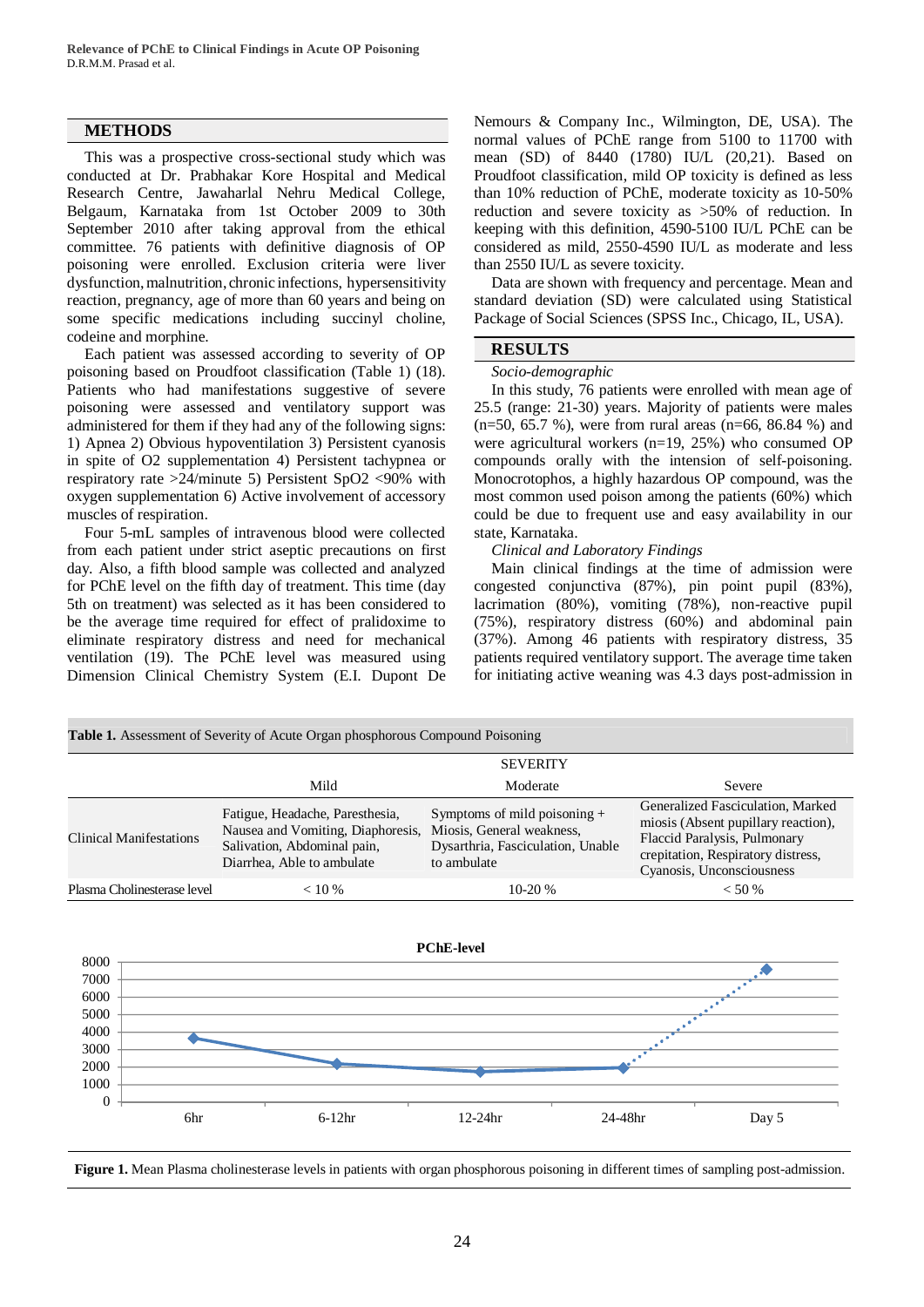the Intensive Care Unit. After an average of 7.4 days, patients were successfully weaned off from ventilator.

Mean (SD) PChE at 6 hours post-exposure was 3672.4 (4200.1) IU/L. PChE level then decreased to 2205.7 (2565.2) at 6 to 12 hours post-exposure and 1739.1 (1583.8) at 12 to 24 hours post-exposure. At 24 to 48 hours postexposure mean PChE started to rise to 1966.4 (2525.8). After 5 days of treatment, PChE level reached a mean of 8587.7 (4728.3) (Figure 1). At presentation, 62 patients (90%) had PChE values of less than 5000 IU/L. In addition, in over 50% of patients, PChE suppressed to less than 2000 IU/L (severe toxicity).

*Relevance of Plasma Cholinesterase to Clinical Manifestations*

To assess the relationship of clinical manifestations with levels of PChE, mean PChE level for each manifestation was measured independently at the time of presentation. As it is shown in figure 2, cyanosis, muscle weakness, convulsion, respiratory distress and fasciculation were related to cases with very severe suppression of PChE  $(>75\%)$ . In this respect, cyanosis was noted in 5 cases and was related to the lowest mean PChE level (847.2 IU/L). In association with less than 50% PChE reduction, abdominal pain, dryness of conjunctiva, vomiting and diarrhea were found. For PChE levels of 50 to 75% of normal, pin point and non-reactive pupil, lacrimation and congested conjunctivae were noted.

*Relevance of Plasma Cholinesterase to Morbidity and Mortality*

Mean PChE was further measured according to some important complications following OP poisoning (Table 2). Patients who died had the lowest mean PChE level on first day (1270.2). Among survived patients, those who required ventilatory support had the lowest PChE (1383.7) on first day. Subsequently, in the cases presented with muscle weakness, convulsion, respiratory distress and fasciculation, mean PChE on first day was very low as it was reduced to 1739.1, 1899.5, 1966.4 and 2205.7 respectively (severe toxicity). In addition, patients with muscle weakness and



**Figure 2**. Level of plasma cholinesterase in association with clinical manifestations

| Table 2. Comparative data of morbidity and mortality |  |
|------------------------------------------------------|--|
|------------------------------------------------------|--|

| No. of   | Oxygen saturation-Day 1 (SpO2), | PChE-Day 1 (IU/L), | PChE-Day 5 (IU/L), |
|----------|---------------------------------|--------------------|--------------------|
| Patients | mean $(SD)$                     | mean $(SD)$        | mean $(SD)$        |
| 16       | 80.6(15.2)                      | 5605.5 (5234.6)    | 10346.5 (4089.9)   |
| 46       | 69.5 (17.9)                     | 1966.4 (2525.8)    | 7356.6 (4228.3)    |
| 35       | 67.7(17.9)                      | 1383.7 (1232.5)    | 6636.5 (4277.3)    |
| 17       | 70.0 (19.3)                     | 2205.7 (2565.2)    | 6369.4 (5417.6)    |
| 7        | 67.8(22.3)                      | 1739.1 (1583.8)    | 6164.2 (3500.9)    |
| 6        | 79.5 (14)                       | 1899.5 (1353.8)    | 7053.4 (2162.2)    |
| 62       | 80.6 (18.8)                     | 3672.4 (4200.1)    | 8587.7 (4728.3)    |
| 14       | 70.3(16.8)                      | 1270.2 (1456.2)    | 9459.4 (7656.0)*   |
|          |                                 |                    |                    |

\* 9 patients died within 5 days and 5 others thereafter.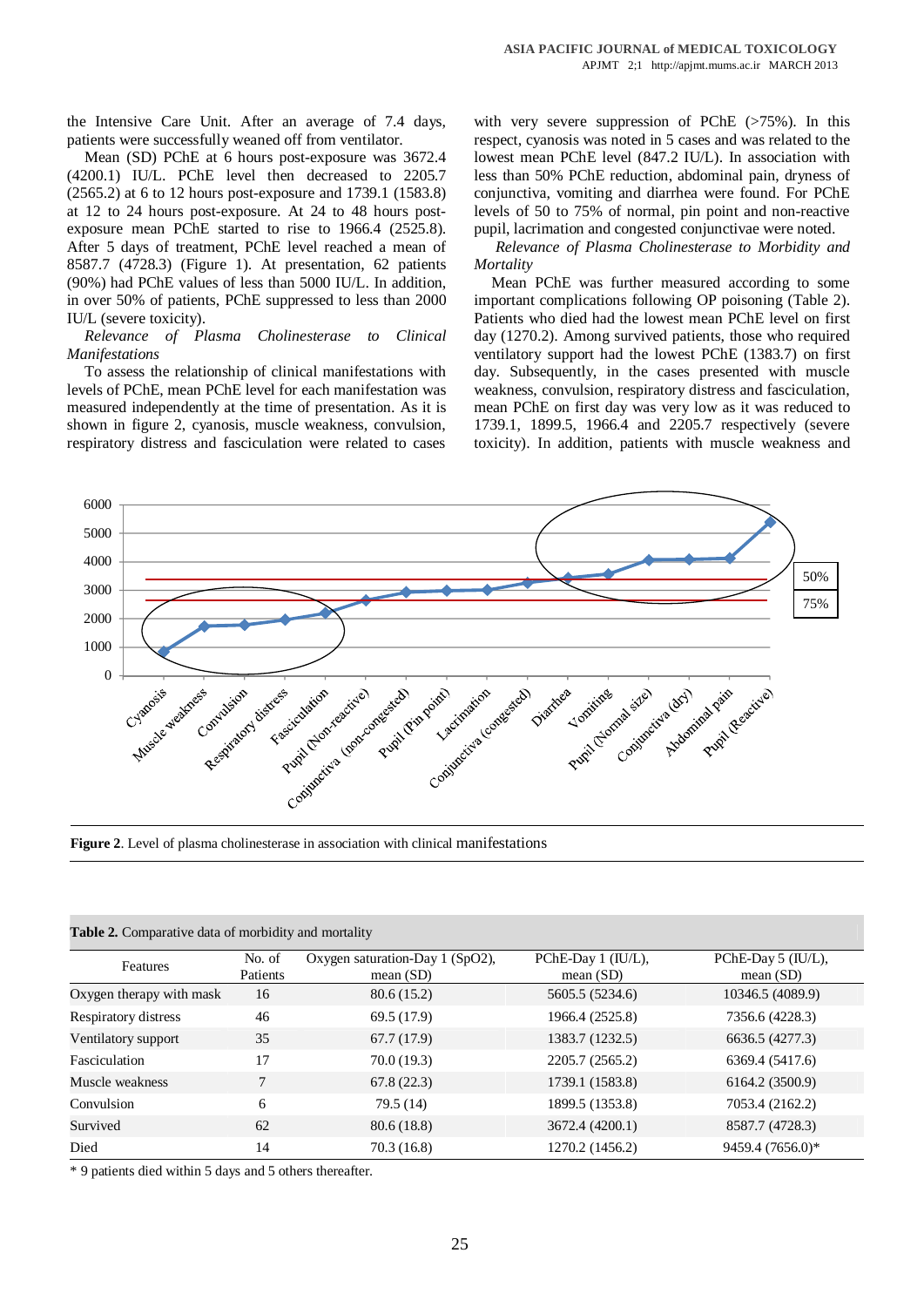fasciculation had the lowest blood oxygen saturation (SpO2<70%) on first day, indicating severe respiratory distress (Table 2). Death was mostly observed among patients who had respiratory distress. Overall mortality was within the first two days.

OP poisoning is a major health problem worldwide, especially in developing countries with millions of victims and deaths occurring each year. Determination of AChE and PChE level in blood has remained as a mainstay for the fast initial screening of acute OP exposure which helps healthcare professionals to establish early diagnosis and immediate treatment plan (22). However, it has been believed that these tests lack sensitivity and specificity, and additionally they might not be related to severity of poisoning (19,22). In this respect, Aygun et al. showed that PChE level is useful in diagnosis of OP poisoning in acute phase but it is not correlated to severity of poisoning and also morbidity and mortality (23). Conversely, Goswamy et al. demonstrated that apart from clinical indicators, low PChE levels were of greatest predictive value in OP poisoning (24).

In this study, we found that cyanosis, muscle weakness, convulsion, respiratory distress and fasciculation were linked to very low PChE levels. Moreover, we found that as PChE level falls, the O2 saturation decreases and leads to respiratory distress which was the main cause of death among patients. This can be explained by the fact that mitochondria are the target of OP compounds (25). Therefore, a more severe OP poisoning which shows itself with lower PChE levels is associated with cellular hypoxia and subsequently severer life-threatening manifestations.

Similar to our findings, Kar in 2006 and Tsao et al. in 1990 showed that fatal outcomes following OP poisoning were associated with lower PChE levels (26,27). In addition, they found that all deceased patients had respiratory failure. In this regard, it has been ascertained that the essential cause of death in OP poisoning is respiratory failure which is due to weakness of the respiratory muscles, paralysis of the respiratory centre, bronchospasm and increased bronchial secretion (28). Furthermore, it has been proposed to consider miosis and muscle fasciculation for the control of treatment in OP poisoning (28).

In the present study, we found that deceased patients had the lowest PChE level at presentation. Likewise, Chen et al. showed that low PChE activity with non-rising trend within 48 hours of OP poisoning was associated with higher mortality (29). Moreover, Eddleston et al. revealed that PChE activity can predict death based on the formula of OP compound ingested (30).

### **LIMITATIONS**

Although in this study we tried to identify the relevance of mean PChE level with each clinical manifestation, overlapping of features were present in some cases which can reduce the value of our findings. Therefore, to clarify the controversies, further studies with larger samples are recommended while the amount of OP compound consumed

is strictly noted. Furthermore, Eddleston et al. proposed that predicting death with PChE level is possible when the ingested OP compound is known (30). However, in this study, we did not separate the results and outcomes based on the OP poison formula.

#### **DISCUSSION CONCLUSION**

A relative relationship between PChE level and clinical manifestations and outcomes was found. These findings can assist health professionals to better evaluate patient's prognosis and improve their treatment plan.

#### **ACKNOWLEDGMENT**

We would like to thank Dr. Tippe Swamy, Department of Community Dentistry, JSS Dental College and Hospital, Mysore for his timely help in performing statistical analysis.

**Conflict of interest:** None to be declared **Funding and Support:** None.

#### **REFERENCES**

- 1. Jeyaratnam J. Acute pesticide poisoning: a major global health problem. World Health Stat Q 1990;43(3):139-44.
- 2. Karalliedde L, Eddleston M, Murray V. The Global Picture of Organophosphate Insecticide Poisoning. In: Karalliedde L, Feldman F, Henry J, Marrs T, editors. Organophosphates and Health. 1st ed. London: Imperial College Press; 2001. p.431- 71
- 3. Van der Hoek W, Konradsen F, Athukorala K, Wanigadewa T. Pesticide poisoning: a major health problem in Sri Lanka. Soc Sci Med 1998 Feb-Mar;46(4-5):495-504.
- 4. Eddleston M, Sheriff MH, Hawton K. Deliberate self harm in Sri Lanka: an overlooked tragedy in the developing world. BMJ 1998 Jul 11;317(7151):133-5.
- 5. World Health Organization (WHO), United Nations Environment Programme (UNEP). Public health impact of pesticides used in agriculture. Geneva: WHO press; 1990.
- 6. Vijayakumar L. Suicide prevention: the urgent need in developing countries. World Psychiatry 2004 Oct;3(3):158-9.
- 7. Reddy KSN. The Essentials of Forensic Medicine and Toxicology. Hyderabad: Suguna Devi Publication; 2004.
- 8. Gururaj G, Isaac MK. Epidemiology of suicide in Bangalore. Bangalore: National Institute of Mental Health and Neuro Sciences; 2001.
- 9. Chugh SN, Aggarwal N, Dabla S, Chhabra B. Comparative Evaluation of "Atropine Alone" and "Atropine with Pralidoxime (PAM)" in the Management of Organophosphorus Poisoning. JIACM 2005;6(1):33-7
- 10. Srinivas Rao Ch, Venkateswarlu V, Surender T, Eddleston M, Buckley NA. Pesticide poisoning in south India: opportunities for prevention and improved medical management. Trop Med Int Health 2005 Jun;10(6):581-8.
- 11. Eddleston M, Szinicz L, Eyer P, Buckley N. Oximes in acute organophosphorus pesticide poisoning: a systematic review of clinical trials. QJM 2002 May;95(5):275-83.
- 12. Latha Ks, Bhat SM. Suicide attempts among youth: Co-relates of medical lethality. Behavioral Med J 1999;2(1):21-9.
- 13. Ponnudurai R, Jeyakar J. Suicide in madras. Indian J Psychiatry 1980 Apr;22(2):203-5.
- 14. Nandi DN, Mukherjee SP, Banerjee G, Boral GC, Chowdhury A, Bose J. Is Suicide Preventable By Restricting the Availability of Lethal Agents? A Rural Survey of West Bengal. Indian J Psychiatry 1979;21(3):251-5.
- 15. Wadia RS. Treatment of Organophosphate Poisoning. Indian J